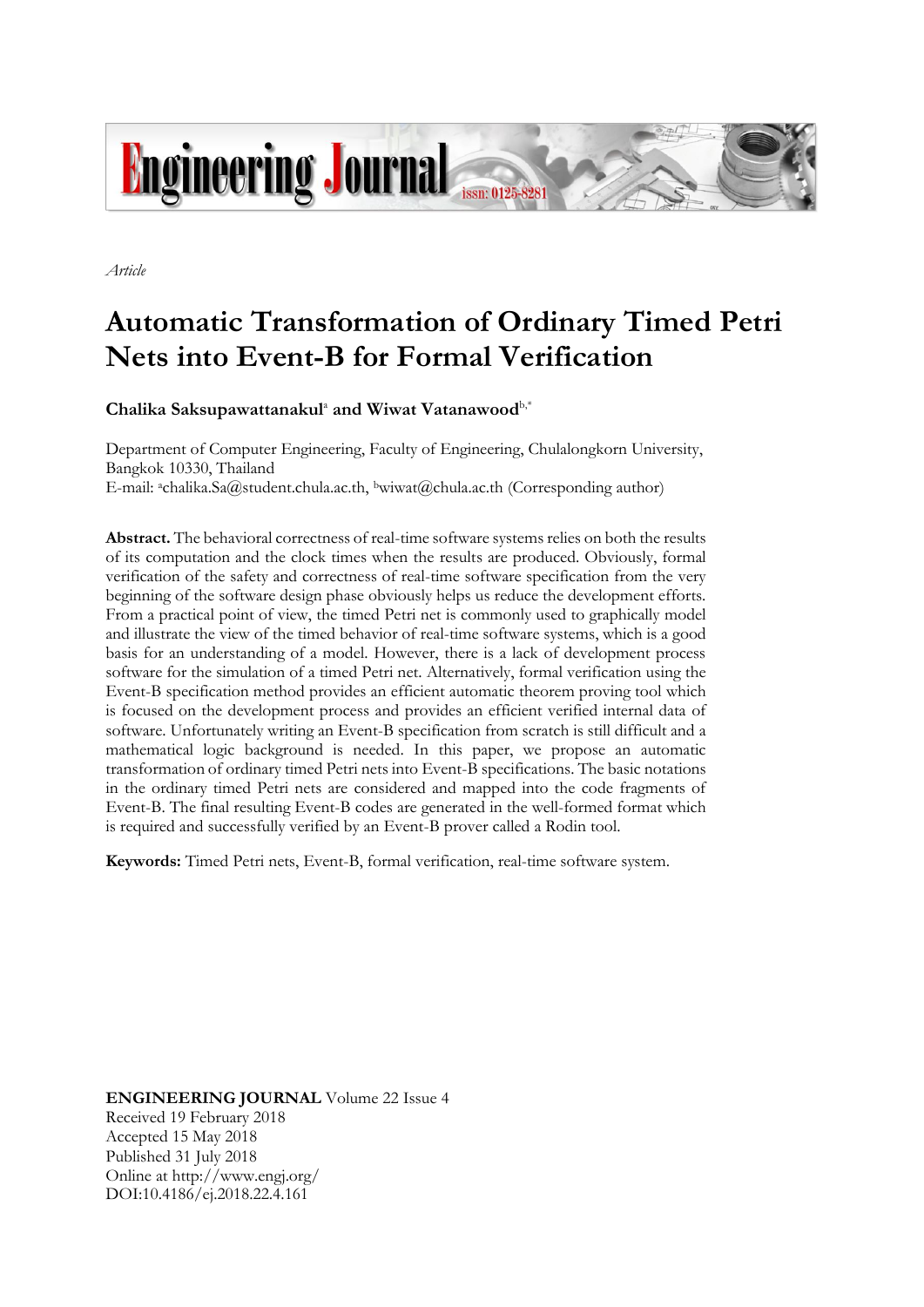# **1. Introduction**

The software industry realizes that the verification of a software design beforehand could yield the reduction of development time and cost. Especially for the real-time and critical software systems, the extra safety criteria should be provided and checked whether the software design satisfies the needs of the user, in addition to its correctness. Recently, formal verification of the real-time software has becomes popular and is thought to be a better choice to perform the exhaustive checking of the timed behaviors, while the realtime software testing is only conducted during the design phase. The formal verification provides a proving process to ensure the targeting of safety properties using the mathematical approaches. Most of the formal verification begins with abstracting the real world system into its abstract representative, called the formal model.

Several formal specification languages have been proposed to describe and fit the variety of formal models. In particular, several researchers proposed the merging of the relevant formal languages to yield new language capabilities. For example, combining the notation Z with a Petri net for model a safety-critical system in [1], even the embedding of the Petri nets formalism into the B abstract system found in [2]. The Petri nets formalism is common to the formal model specifications for the concurrent system, with no time constraints in the first place. The mapping from the Petri net the B language of the B-Method [3] was also proposed to show the possibilities of the incorporation of Petri nets and B language, while the mapping from Event-B into Petri nets was also proposed in a one-way translation manner [4]. In this paper, we will be more specific as to the domain of a real-time system in which the time dependent characteristics are seriously considered. The time constraints of Event-B were proposed in [5],[6],[7] as additional timing properties to Event-B. However, our focus on real-time systems would have to deal with the timed Petri net in particular, not just the Petri net.

Basically, a Petri net [8] is a formal model illustrating a discrete and concurrent system and enabling both qualitative and quantitative analysis of the system's behavior. Several Petri net simulation tools [9] were proposed and developed to check the validity of the Petri nets. When it comes to dealing with the clock times, possibly with a delay, timed Petri nets were proposed [10] instead. The timed Petri nets are easy to use and human-readable, with the graphical symbols and their simulations. In spite of its intuitive model, the simulation approach of Petri nets is still tedious and time consuming, and an exhaustive simulation is only possible with the timed Petri nets. The major limitation of timed Petri nets is the fact that they are still unable to express the internal data of software and do not provide any refined framework for the software development process. As an alternatively, we looked at Event-B, an evolution of B-Method. Event-B is a popular formal method for system-level modeling and analysis, which supports the use of refinement to represent a real-time system. Event-B also provides mathematical proof to verify the expected properties instead of using simulation approach, while several theorem proving tools are developed. We also considered the Rodin tool, which provides a mathematical logic prover and has many plug-in proof frameworks available. However, writing an abstract model in Event-B codes from scratch is difficult and a mathematical logic background is needed. Thus, we intend to propose an automatic transformation of a given ordinary timed Petri net into Event-B codes, so that the real-time software system could be exhaustively verified using a mathematical approach. Several mapping rules are proposed to systematically transform the basic notations of the ordinary timed Petri net into Event-B code fragments, which are finally consolidated into the resulting Event-B machine.

This paper is organized as follows. Section 1 is the introduction and section 2 describes the brief backgrounds of the timed Petri nets and the Event-B. Then Section 3 presents our mapping rules approach for the transformation of ordinary timed Petri nets into Event-B. Section 4 discusses our implementation of the transformation while section 5 discusses the related work; and our conclusion is presented in section 6.

## **2. Background**

In this section, we briefly review the background of several formal objects related to our transformation approach such as the timed Petri nets, Event-B and its support tool, called Rodin.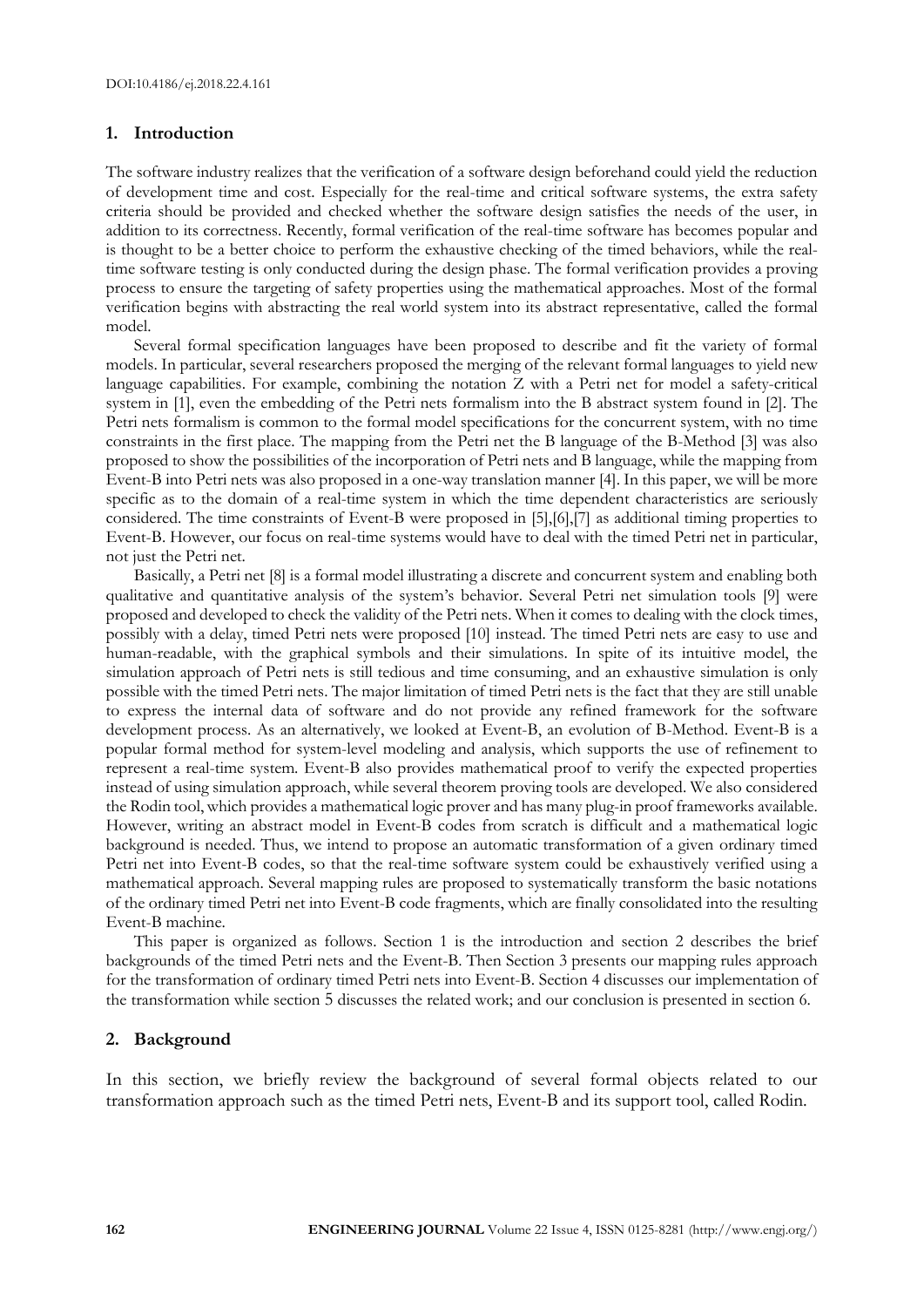## **2.1. Timed Petri Net**

In a real-time system, every event or process consumes a certain period of time, no matter how short. The timed Petri net is the extension of the original Petri net to cope with this duration of time for the event or process in a real-time system, which is modelled by a transition symbol in the net. In short, the timed Petri net provides the duration time *d(t)* with each transition *t*, where *d(t)* is equal to, or greater than zero.

In timed Petri net [11], there are two kinds of nodes; transition and place. These are drawn as rectangle and circle symbols, respectively. The nodes of transitions show that the events may occur in a real-time system; while the nodes of places represent the condition for an event to be started. Between transitions and places, there are directed arcs associating between the ordered pairs, in which the possible flows of the net are indicated. There is an arc linking from one pre-place to one transition and also another arc linking from the transition to one post-place. The place preceding the transition is called pre-place, and the place following the transition is called post-place. Arcs between two places or between two transitions are not allowed. There is a set of tokens, with a black dot symbol, drawn on some particular places in the net. The basic notations of the timed Petri net are shown in Fig. 1.



Fig. 1. The basic notations in the timed Petri net [\[12\].](#page-14-0)

When any transition *t* fires, any token is removed from each of its pre-place and added to any token to each of its post-place. Any distribution of the tokens on the places is called marking. A timed Petri net should be given a specific initial marking to start the flow of the net. However, the firing of the transition *t* is timedependent in the timed Petri net. When the marking condition of a pre-place is satisfied, the firing of a transition *t* would occur after a certain amount of time (specified duration) *d(t)*. In the graphical representation of a timed Petri net [13], the duration time of each transition is written within an angle bracket next to its symbol, as shown in Fig. 2.



Fig. 2. An example graphic modeling of timed Petri nets.

2.1.1. Our definition of ordinary timed Petri net

In this section, we assume that the given timed Petri net is an ordinary Petri net *OTPN* in which each place holds at most one token. The definitions of our ordinary Petri net are described for the sake of how to understand the element of *OTPN*.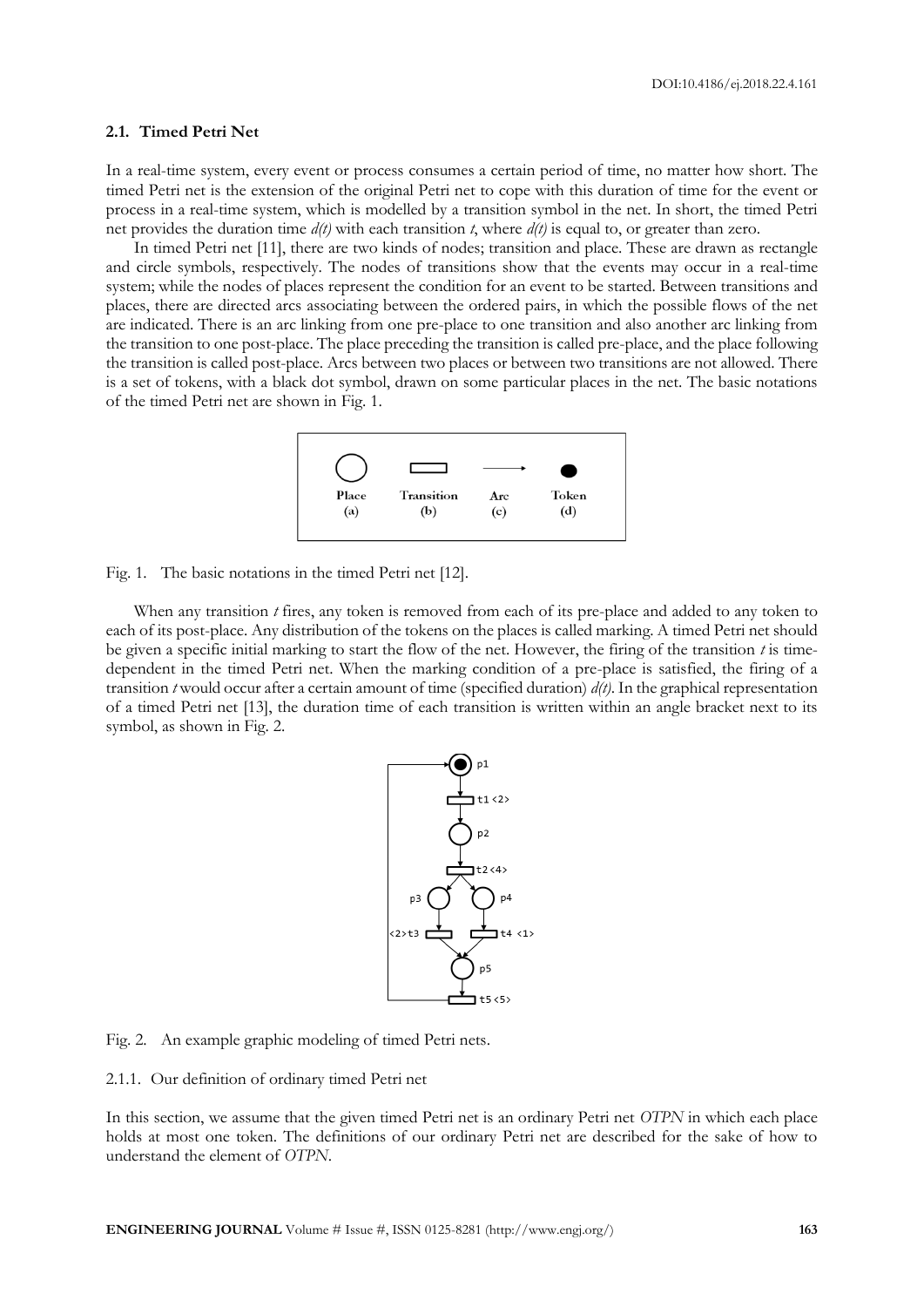# **Definition 1**: **Ordinary Timed Petri Nets**

A ordinary timed Petri net is a 6-tuple  $OTPN = (P, T, F, V, m_0, d)$  such that

- *P* is a finite set of places
- *T* is a finite set of transitions
- **F** is a set of arcs which indicating the flow relations of the net where  $F \subseteq (P \times T) \cup (T \times P)$
- $V: F \rightarrow \{1\}$  is weight of the arcs indicating number of token needed to enable the transition firing
- *m*<sub>0</sub>:  $P \rightarrow \{0,1\}$  is the initial marking
- $d: T \to N_0^+$  is the duration time of the transition where  $d(t)$  is the non-negative numbers being equal to or greater than the zero of transition *t*

## **Definition 2: Pre-place and Post-place Nodes of a Transition**

Given an ordinary timed Petri net *OTPN* =  $(P, T, F, V, m_0, d)$ . There are two mapping functions, preplace(*t*) and postplace(*t*) such that preplace:  $T \rightarrow 2^p$  is a function indicating a subset of the pre-place nodes of a transition, while postplace:  $T \rightarrow 2^p$  is a function indicating a subset of post-place nodes of a transition according to the existing flows available in *OTPN*.

For example, let  $(p_1, t_1)$ ,  $(p_2, t_1)$ ,  $(t_1, p_3) \in F$  where:  $p_1, p_2, p_3 \in P$  and  $t_1 \in T$ . We have preplace $(t_1) = \{p_1, p_2, p_3, p_4, p_5, p_6, p_7, p_8, p_9, p_{10}\}$  $p_2$ } and postplace(t<sub>1</sub>) = { $p_3$ }.

## **Definition 3: Marking in an Ordinary Timed Petri Net**

Given an ordinary timed Petri net  $OTPN = (P, T, F, V, m_0, d)$ . A marking in *OTPN* is a total function *m*:  $P \rightarrow \{0, 1\}$ . Thus the marking *m*<sup>0</sup> is a given initial marking to the *OTPN* when the system begins its behavioural actions.

#### **Definition 4: Enabled Transition in an Ordinary Timed Petri Net**

Given an ordinary timed Petri net  $OTPN = (P, T, F, V, m_0, d)$  and a marking *m* in *OTPN*. A transition  $t \in T$ is enabled in *m* if *m*(preplace(*t*)) = 1. We also define a time counter *u*:  $T \rightarrow N_0$ <sup>+</sup> for each transition *t* which is initially set to zero. Whenever the transition *t* is enabled, the time counter  $u(t)$  begins counting up to  $d(t)$ .

# **Definition 5: Firing Transition in an Ordinary Timed Petri Net**

Given an ordinary timed Petri net *OTPN* =  $(P, T, F, V, m_0, d)$ . The transition  $t \in T$  could fire if t is enabled in  $m_1$  and the time counter  $u(t) = d(t)$ . A firing transition  $t \in T$  is denoted by  $(m_1, t, m_2)$  where  $m_1$  and  $m_2$  is the markings in *OTPN*. After the firing of *t* the ordinary timed Petri net *OTPN*, the marking *m<sup>1</sup>* is removed one token then the marking *m<sup>2</sup>* is added one token, and the time counter *u(t)* is reset to zero again. Given an *OTPN* of marking  $m_1$ , for each firing transition *t* with  $m(\text{preplace}(t)) = 1$ , the  $m(\text{postplace}(t))$  is increased by 1 and the *m*(preplace(*t*)) is decreased by 1 consecutively to yield a new *OTPN* of marking *m2*.

## **2.2. Event-B**

Event-B [14] is a formal framework derived from the original B Method [15] in which it supports the parallel, distributed and reactive system, especially real-time systems. The Event-B formalism also provides a scalable approach to system development, starting from modelling a high level abstract specification of the essential system behaviour and critical properties and continuously doing refinements until achieving sufficiently detailed system specifications. With this Event-B framework, it is possible to verify real-time system properties at the early stages of the system development, by mathematical logic proofs. An Event-B model is mainly written in an Event-B machine with its global context, as shown in Fig. 3. The Event-B machine and its context, called Event-B code in short, usually defines a real-time system in which both structural, and behavioural properties are described in terms of axioms, invariants, events, etc.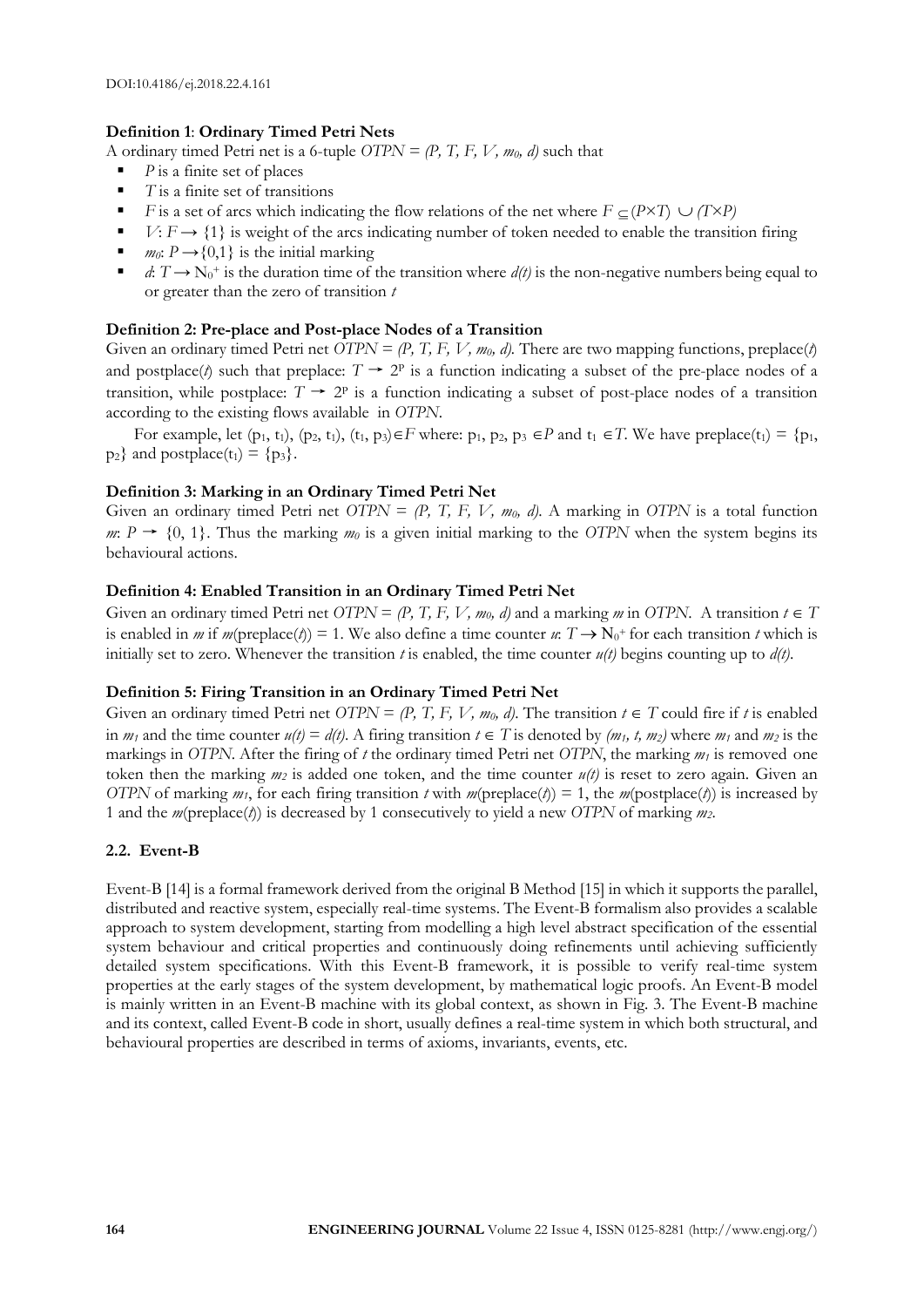| Context                                                       |      | Machine                                                              |
|---------------------------------------------------------------|------|----------------------------------------------------------------------|
| Carrier Set (s)<br>Constants (c)<br>Axioms A(s,c)<br>Theorems | sees | Variables (v)<br>Invariants I(v)<br>events<br>init<br>$P1 \ldots Pn$ |

Fig. 3. The structure of an Event-B model [\[14\].](#page-14-1)

Several formal verification tools are developed to process and prove the Event-B code. The Rodin platform [\[16\]](#page-14-2) provides support for modelling and verifying Event-B codes with automatic features of proofs. The basic proof obligations are automatically generated by the Rodin tool and proven to ensure the validity of user defined axioms, invariants, and the events along with their guards and actions. Several plug-in provers are available, such as ProB [\[17\],](#page-14-3) SMT [\[18\],](#page-14-4) Camille Editor [\[19\],](#page-14-5) and etc., in order to perform other model checking approaches. An example of Event-B model of a simple traffic lights system is shown in Fig. 4.



Fig. 4. An example of Event-B model of the simple traffic lights system [\[20\].](#page-14-6)

#### 2.2.1. Our definition of Event-B model

The definition of our Event-B model EBM is described for the sake of how to understand the element of EBM.

#### **Definition 6: Event-B Model**

An Event-B model is a tuple *EBM* = *(S, C, A, V, I, E, INIT)* such that

- *S* is a set of model sets or types
- *C* is a set of model constants
- $\blacksquare$  *A* is a set of model axioms
- $\blacksquare$  *V* is a set of variables in model
- *I* is a set of model invariants
- $E$  is a set of model events
- *INIT* is the initial action when the model begin its executing

We refer to 'an Event-B model *EBM'* as a convenient way to express our mapping rules. However, each element in an *EBM* should be written in a well-formed statement which is already defined by Event-B code syntax [\[21\].](#page-14-7) For example, model sets, model constants, and variables are commonly listed names, while, axioms and invariant are written as a set of logical conditions and the model events are written as a set of any-where-then clauses.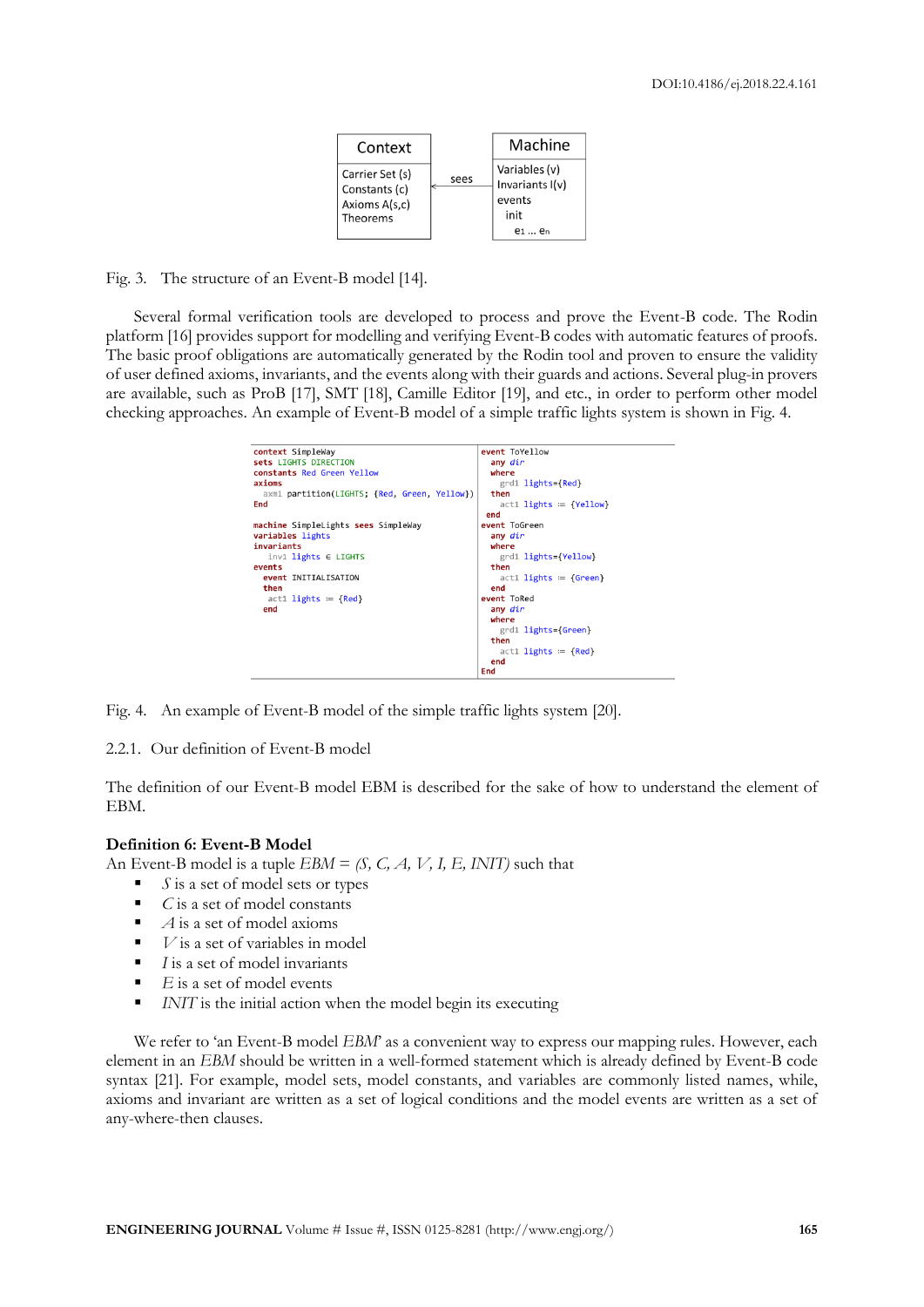# **3. Proposed Transformation Scheme**

In this section, we propose our transformation scheme to generate Event-B codes from the given timed Petri nets. A set of mapping rules are proposed to generate the Event-B code fragments from timed Petri net notations. We assume that the given timed Petri net is an ordinary timed Petri net in which each place holds at most one token. One of limitation of this paper is that a token holds in each place. It is simple to abstract all its function with set theory. The definitions of our ordinary Petri net and Event-B model are described for the sake of how to understand our transformation mapping rules.

# **3.1. Our Timed Petri Net to Event-B Model Mapping Rules**

The Event-B model is composed of two parts: the static part which is specified by the CONTEXT and the dynamic part which is represented by the MACHINE. Firstly, we apply mapping rules #1 - #4 to transform the structure of the ordinary timed Petri net *OTPN* into the CONTEXT part. While the rest of mapping rules #5 - #7 are applied to transform the behaviors of the *OTPN* consecutively. The resulting CONTEXT and MACHINE parts are written commonly in well-formed statements of Event-B code syntax.

# **Mapping Rule 1: Transforming Places**

Given an ordinary timed Petri net *OTPN* = (*P*, *T*, *F*, *V*, *m*<sub>0</sub>*, d*) and let the target Event-B model be *EBM*= *(S, C, A, V, I, E, INIT)*, the following steps would be conducted.

- 1) Add "PLACE" into model sets *S*, so that "PLACE"  $\in$  *S*.
- 2) Add each  $p \in P$  into model constants *C*, so that  $p \in C$ .
- 3) Add each  $p \in P$  into model axioms clause as "partition(PLACE,  $\{p\}$  ...)"  $\in A$ .

# **Mapping Rule 2: Transforming Transitions**

Given an ordinary timed Petri net *OTPN* = (P, T, F, V,  $m_0$ , d) and let the target Event-B model be *EBM* = *(S, C, A, V, I, E, INIT)*, the following steps would be conducted.

- 1) Add "TRANSITION" into model sets *S*, so that "TRANSITION"  $\in$  *S*.
- 2) Add each  $t \in T$  into model constants *C*, so that  $t \in C$ .
- 3) Add "hold", "enabled", and "firing" into model constants *C*.
- 4) Add "PREPL" and "POSTPL" into model constants *C*.
- 5) Add each  $t \in T$  into model axioms clause as "partition(TRANSITION,  $\{t\}$  ...)"  $\in A$ .
- 6) Add "STATUS" into model sets *S*.
- 7) Add the "partition(STATUS, {hold}, {enabled}, {firing})" clauses in to model axiom *A*.
- 8) Add the "PREPL  $\in$  TRANSITION  $\leftrightarrow$  PLACE" clause into model axiom A.
- 9) Add the "POSTPL  $\in$  TRANSITION  $\leftrightarrow$  PLACE" clause into model axiom *A*.
- 10) Generate a new set of preplace  $(t, p)$  PREPL where  $t \in T$ ,  $p \in P$ , preplace $(t) = p$ , and add this preplace PREPL into model axioms.
- 11) Generate a new set of postplace (t, p) POSTPL where  $t \in T$ ,  $p \in P$ , postplace(t) = p, and add this postplace POSTPL into model axioms.

## **Mapping Rule 3: Transforming Arcs**

Given an ordinary timed Petri net *OTPN* =  $(P, T, F, V, m_0, d)$  and let the target Event-B model be  $EBM =$ *(S, C, A, V, I, E, INIT)*, the following steps would be conducted.

- 1) Generate a new set of inflow (p, t) INFLW where  $p \in P$ ,  $t \in T$ , (p, t)  $\in F$ , and add this inflow INFLW into model axioms so that INFLW  $\in$  *A*.
- 2) Generate a new set of outflow  $(t, p)$  OUFLW where  $p \in P$ ,  $t \in T$ ,  $(t, p) \in F$ , and add this outflow OUFLW into model axioms so that OUFLW  $\in$  A.
- 3) Add "WEIGHT" into model constants *C*.
- 4) Add the "WEIGHT  $\in$  N", "WEIGHT = 1" clauses in to model axiom A.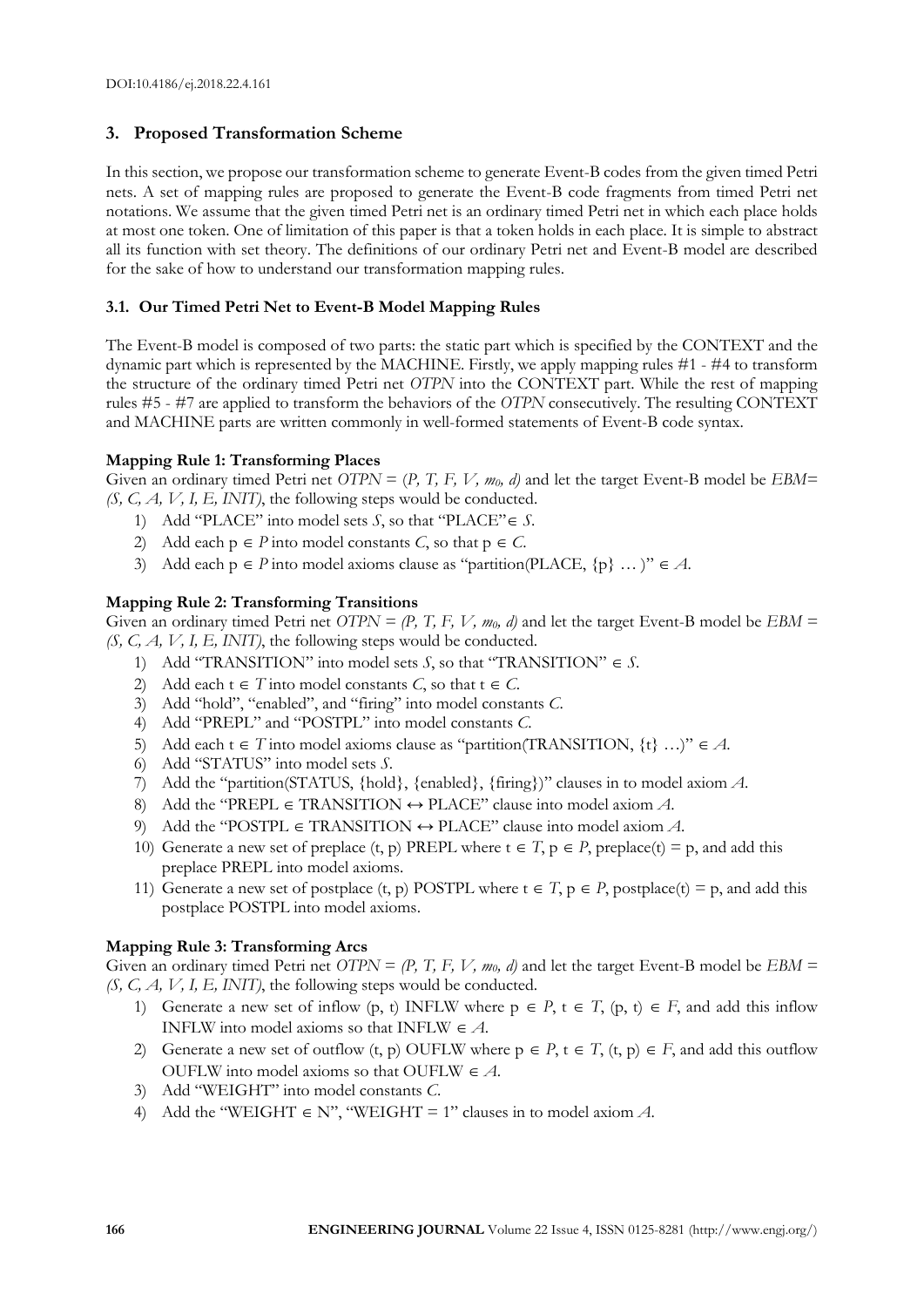# **Mapping Rule 4: Transforming Duration Time of Transitions**

Given an ordinary timed Petri net  $OTPN = (P, T, F, V, m_0, d)$  and let the target Event-B model be  $EBM =$ *(S, C, A, V, I, E, INIT)*, the following steps would be conducted.

- 1) Add "durationTime" into model constants *C*.
- 2) Generate a new set of duration time *d(t)* DTIME, such that its members are denoted as (t, N) where  $t \in T$ , N is the non-negative numbers being equal to or greater than the zero of transition *t*.
- 3) Add the "durationTime  $\in$  TRANSITION  $\rightarrow$  N" clause into model axiom A.
- 4) Add this DTIME into model axioms so that DTIME  $\in$  *A*.

# **Mapping Rule 5: Transforming Variables and Invariants**

Given an ordinary timed Petri net *OTPN* = *(P, T, F, V, m<sub>0</sub>, d)* and let the target Event-B model be *EBM* = *(S, C, A, V, I, E, INIT)*, we provide a rigid Event-B code fragment of model variables and model invariants as follows.

- 1) Add "s\_PLACE", "s\_TRANSITION", "s\_MARKING", "STAT", "TIK", and "postPlace" into model variables *V* so that we could handle the behaviours of the net.
- 2) Add the following invariant clauses into model invariants, "s\_PLACE  $\subseteq$  PLACE", "s\_TRANSITION  $\subseteq$  TRANSITION", "s\_MARKING  $\in$  PLACE  $\rightarrow$  Z", "STAT  $\in$ TRANSITION  $\rightarrow$  STATUS", "TIK  $\in$  s\_TRANSITION  $\rightarrow$  N", and "postPlace  $\subset$  s\_PLACE" so that the all model variables in *V* are defined rigidly.

# **Mapping Rule 6: Transforming INITIALISATION Events**

Given an ordinary timed Petri net *OTPN* = *(P, T, F, V, m<sub>0</sub>, d)* and let the target Event-B model be *EBM* = *(S, C, A, V, I, E, INIT)*, the following steps would be conducted.

- 1) Add "s\_PLACE := PLACE" and "s\_TRANSITION := TRANSITION" clauses into Initial action part *INIT*.
- 2) Generate a new set of marking  $(p, q)$  s\_MARKING where  $p \in P$ ,  $q = m_0(p)$ , and add this marking s\_MARKING as a clause in *INIT*.
- 3) Generate a new set of state (t, u) STAT where  $t \in T$ ,  $u \in \{hold\}$ , and add this state STAT as a clause in *INIT*.
- 4) Generate a new set of tick  $(t, 0)$  TIK where  $t \in T$ , and add this TIK as a clause in *INIT*.
- 5) Add "postPlace: = ∅" clause into *INIT* so that the postPlace is reset to empty set.

# **Mapping Rule 7: Transforming Dynamic Events**

Given an ordinary timed Petri net *OTPN* = *(P, T, F, V, m<sub>0</sub>, d)* and let the target Event-B model be *EBM* = *(S, C, A, V, I, E, INIT)*, we propose a rigid Event-B code fragment of model events. We propose to add "Enabled", "Counting", "Fire", "resetIndividualTransition", "resetConcurrentTransition", "removeToken", and "e\_DynamicTransition" into model events *E* as follows.

1) The behaviour of any enabled transition *tt* is described with the following "Enabled" event. The guards are defined with two precondition clauses. Firstly, the guard grd1 ensures that any transition *tt* is a member of s\_TRANSITION, place  $p$  is a member of PREPL[ $\{tt\}$ ] and STAT( $tt$ ) must hold. Secondly, the guard grd2 ensures that place *p* is a member of s\_MARKING, s\_MARKING(*p*) has a number of tokens that is equal or greater than WEIGHT and no firing transition occurred, denoted by an empty set of post-Place. Whenever both two precondition guards, grd1 and grd2, are true then a STAT(*t*) is enabled. The "Enabled" event is shown as follows.

```
"event Enabled
any p t
where
grd1 \exists tt·(tt \in s_TRANSITION \land (p \in PREPL[{tt}])\land (STAT(tt) = hold)\land tt = t)
\gcd (p \in \text{dom}(s\_MARKING)) \land (s\_MARKING(p) \geq \text{WEIGHT}) \land (\text{postPlace} = \emptyset)
then
   act1 STAT(t) ≔ enabled
  end"
```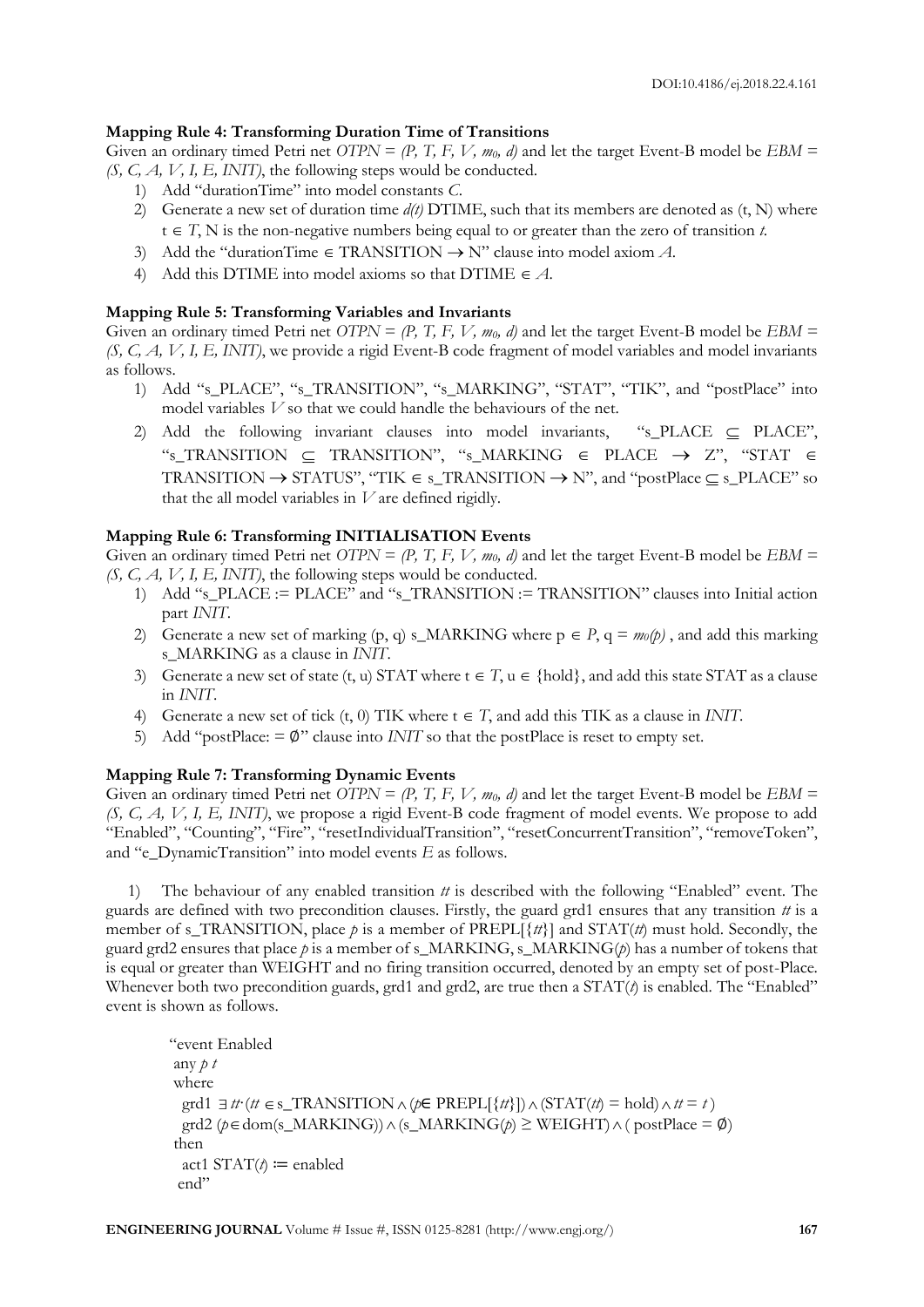2) The time counter is described with the following "Counting" event. Similarly, the guards are defined with two precondition clauses. Firstly, the guard grd1 ensures that any transition  $t$  is a member of s\_TRANSITION and STAT(*t*) is also enabled. Secondly, the guard grd2 ensures that TIK(*t*) is less than the duration of time d(*t*). Whenever both of the two precondition guards, grd1 and grd2, are true then TIK(*t*) is increased by one. The "Counting" event is shown as follows.

```
"event Counting
any t
where
grd1 (t \in s_TRANSITION) \wedge (STAT(t) = enabled)
  grd2 (TIK(t) < durationTime(t))
then
 act1 TIK(t) \coloneqq TIK(t) +1
  end"
```
3) The behaviour of any fired transition *t* is described with the following "Fire" event. The guards are defined with two precondition clauses. Firstly, the guard grd1 ensures that any transition *t* is a member of s\_TRANSITION, TIK(*t*) is equal to the durationTime(*t*) and STAT(*t*) is enabled. Secondly, the guard grd2 ensures that place *p* is a member of s\_PLACE, place *p* is a member of PREPL[{*t*}] and postPlace[{*t*}] is a subset of s\_PLACE. Whenever both of the two precondition guards, grd1 and grd2, are true then a  $STAT(\lambda)$ is firing and POSTPL of transition *t* is added into the set of postPlace. The "Fire" event is shown as follows.

"event Fire any *t p* where grd1 ( $t \in s$ \_TRANSITION)  $\wedge$  (TIK( $t$ ) = durationTime( $t$ ))  $\wedge$  (STAT( $t$ ) = enabled)  $\gcd 2 (\rho \in s\_PLACE) \land (\rho \in PREPL[\{\tau\}]) \land (POSTPL[\{\tau\}] \subseteq s\_PLACE)$ then act1  $STAT(t) \coloneqq$  firing act2 postPlace  $:=$  postPlace  $\cup$  POSTPL[{*t*}] end"

4) The behaviour of any time counter and status of a transition *t* would be reset as described with the following "resetIndividualTransition" event. The guards are defined with two precondition clauses. Firstly, the guard grd1 ensures that any transition *t* is a member of dom(TIK), STAT(*t*) is firing, a set of postPlace is empty, and POSTPL $\{\{t\}\}\$ is a subset of s\_PLACE. Secondly, the guard grs2 ensures that place *p* is a member of s\_PLACE and place *p* is a member of PREPL[{*t*}]. Whenever both of the two precondition guards, grd1 and grd2, are true then a STAT(*t*) is set to status hold and TIK(*t*) is reset to zero. The "resetIndividualTransition" event is shown as follows.

```
"event resetIndividualTransition
any t p
where
grd1 (t \in \text{dom(TIK)}) \wedge (\text{STAT}(t) = \text{fring}) \wedge (\text{postPlace} = \emptyset) \wedge (\text{POSTPL}[\{t\}] \subseteq \text{s\_PLACE})\text{grd2 } (\phi \in \text{s\_PLACE}) \land (\phi \in \text{PREPL}[\{t\}])then
  act1 STAT(t) \coloneqq hold
  act2 TIK(t) \coloneqq 0 end"
```
5) The behavior of any time counter and status of a transition *t* would be reset as described with the following "resetConcurrentTransition" event. The guards are defined with two precondition clauses. Firstly, the guard grd1 ensures that any transition *t* is a member of s\_TRANSITION, STAT(*t*) is also enabled, TIK(*t*) is not of equal durationTime( $\ell$ ), and place  $\ell$  is a member of PREPL[ $\{\ell\}$ ]. Secondly, the guard grs2 ensures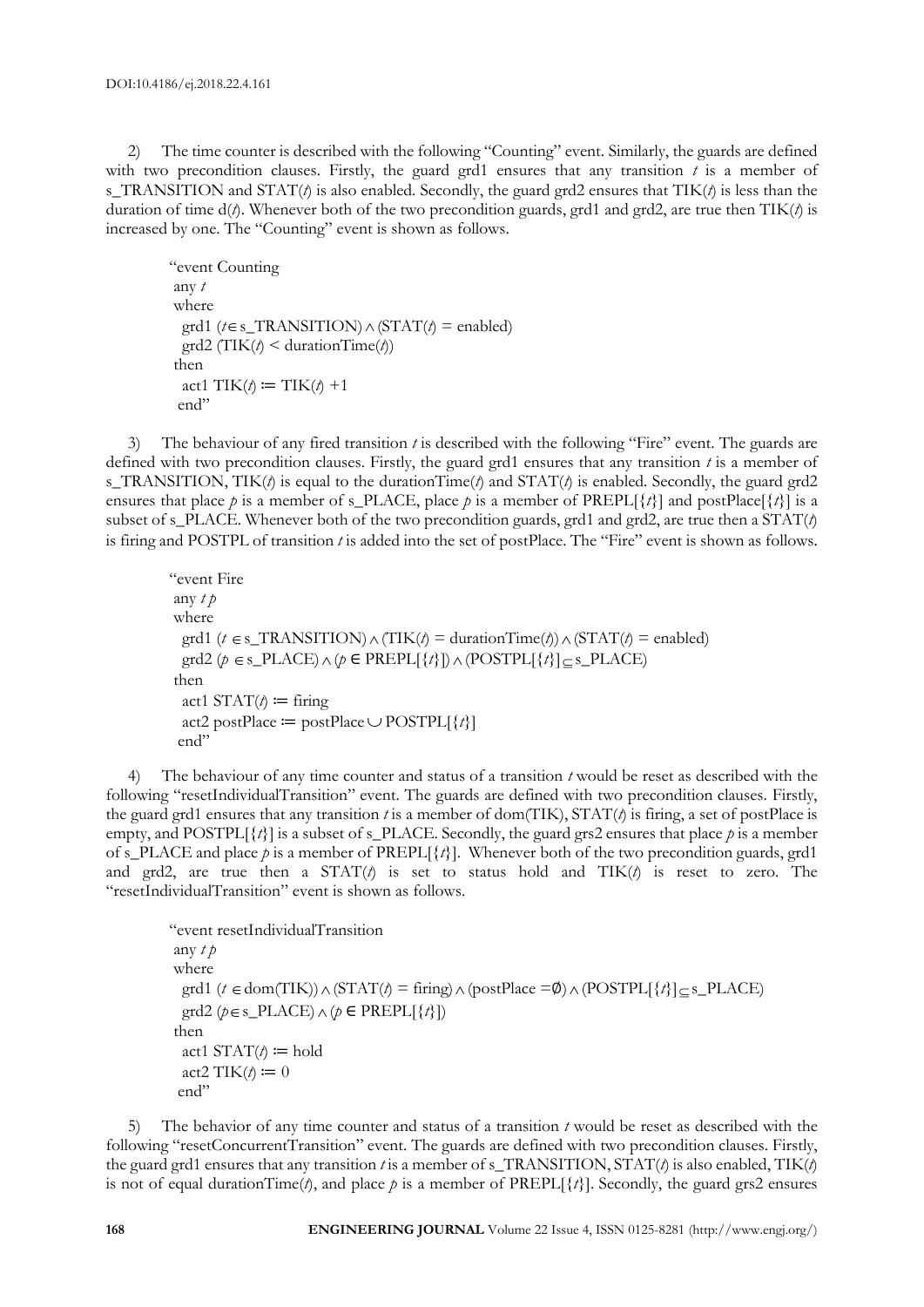that place  $p$  is a member of s\_PLACE and s\_MARKING $(p)$  token is zero. Whenever both of the two precondition guards, grd1 and grd2, are true then a  $STAT(\ell)$  is set to status hold and  $TIK(\ell)$  is reset to zero. The "resetConcurrentTransition" event is shown as follows.

```
 "event resetConcurrentTransition
any t p
where
grd1 (t \in s_TTRANSITION) \land (STAT(t) = enabled) \land (TIK(t) \neq durationTime(t))
\wedge (p \in \mathrm{PREPL}[\{t\}])grd2 (p \in s_PLACE) \wedge (s_MARKING(p) = 0)
then
 act1 STAT(t) \coloneqq hold"
 act2 TIK(t) \coloneqq 0 end"
```
6) The tokens of the pre-places of any transition *t* are removed as described with the following "removeToken" event. The guards are defined with two precondition clauses. Firstly, the guard grd1 ensures that *pln* is a member of the PREPL[ $\{t\}$ ], the POSTPL[ $\{\tilde{t}\}$ ] is a subset of s\_PLACE, and the set of postPlace is an empty set. Secondly, the guard grs2 ensures that *pIn* is a member of s PLACE, the amount of the number of s MARKING( $pIn$ ) is greater than zero, and STAT( $t$ ) is firing. Whenever both of the two precondition guards, grd1 and grd2, are true then the number of tokens in s\_MARKING( $pIn$ ) is decreased by WEIGHT. The "removeToken" event is shown as follows.

```
"event removeToken
any t pIn
where
\gcd 1 (\text{pln} \in \text{PREPL}[\{t\}]) \wedge (\text{POSTPL}[\{t\}] \subseteq \text{s\_PLACE}) \wedge (\text{postPlace} = \emptyset)\text{grad2 } (pln \in \text{s\_PLACE}) \wedge (\text{s\_MARKING}(pln) \geq 0) \wedge (\text{STAT}(t) = \text{fring})then
   act1 s_MARKING(pIn) ≔ s_MARKING(pIn) − WEIGHT
  end"
```
7) The tokens of the post-places of any fired transition *t* are added as described with the following "e\_DynamicTransition" event. The guards are defined with three precondition clauses. Firstly, the guard grd1 ensures that transition *t* is a member of s\_TRANSITION, while *pOut* is a member of s\_PLACE, and STAT(*t*) is firing. Secondly, the guard grs2 ensures that postPlace is not an empty set and *pOut* is a member of postPlace. Thirdly, the guard grs3 ensures that *pln* is a member of s\_PLACE and *pln* is a member of PREPL[{*t*}]. Whenever all of the three precondition guards, grd1, grd2, and grd3 are true then the number of tokens in s\_MARKING(*pIn*) are increased by WEIGHT and the POSTPL of transition *t* is removed in the set of postPlace. The "e\_DynamicTransition" event is shown as follows.

```
"event e_DynamicTransition
any t \deltaIn \deltaOut
where
grd1 (t \in s_TRANSITION) \land (pOut \in s_PLACE) \land (STAT(t) = firing) \land (pOut \in POSTPL[\{t\}])
grd2 (postPlace \neq ∅) ∧ (pOut ∈ postPlace)
\text{grd}3 \ (\text{pln} \in \text{s\_PLACE}) \land (\text{pln} \in \text{PREPL}[\{t\}])then
  act1 s_MARKING(pOut) = s_MARKING(pOut) + WEIGHT
   act2 postPlace ≔ postPlace ∖ {pOut}
  end
end"
```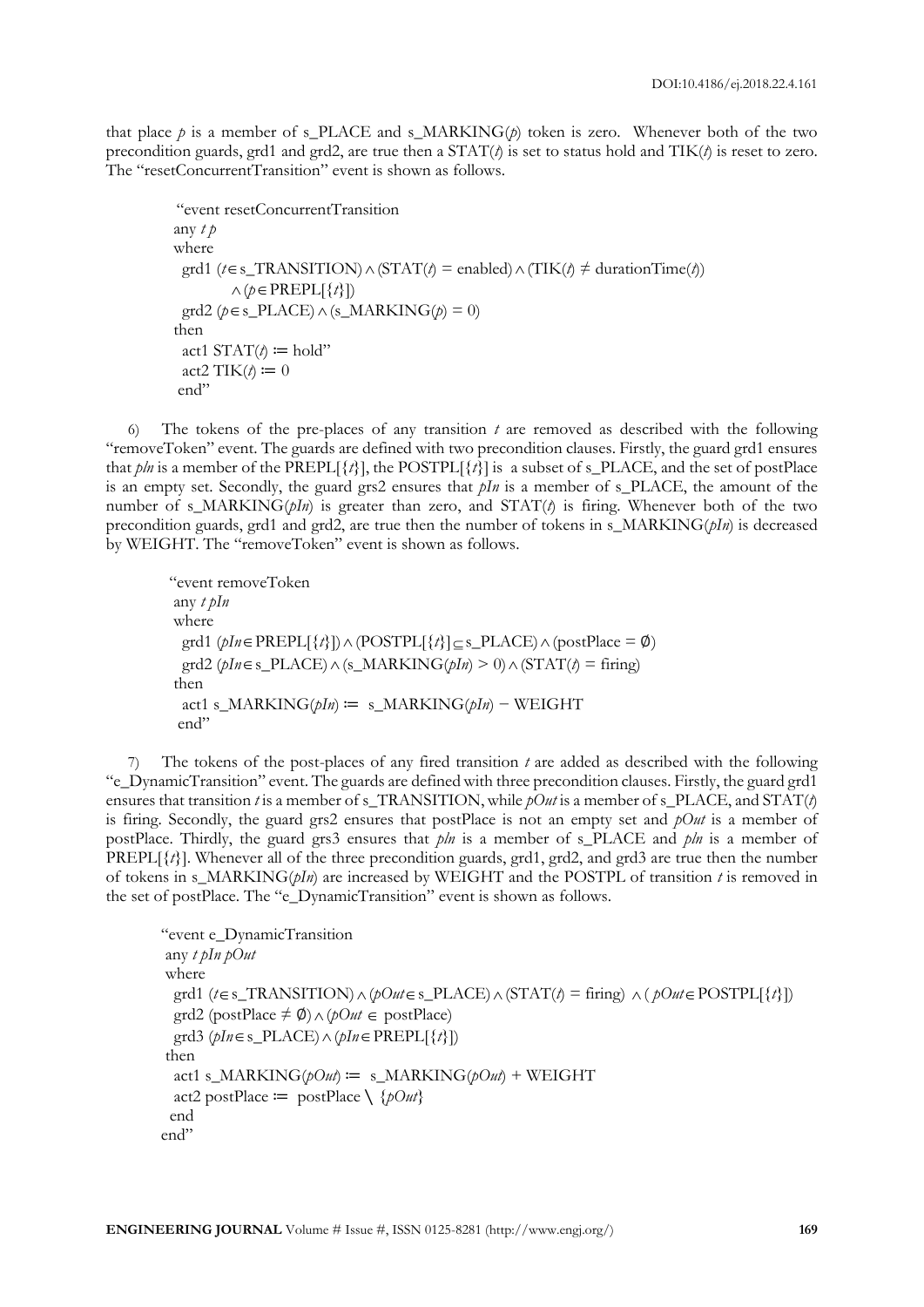# **4. Implementation**

This section describes our propose methodology of transformation which consists of three main steps as shown in Fig. 5. Indeed, an automatic transformation tool is very important to facilitate the generation of Event-B, so we intend to develop the transformation toolwithin an Eclipse environment using Java language. Firstly, we expect an input of ordinary timed Petri net *OTPN* written in terms of the well-formed structure of the XML file format. The notations of *OTPN* are thoroughly extracted. Secondly, our proposed mapping rules are exploited to generate the corresponding Event-B model *EBM*, including CONTEXT part and MACHINE part as to represent both structural and behavioural properties of *OTPN* respectively. The Event-B code fragments are consolidated and elaborated to comply with the Event-B code syntax, so that the resulting final model would be complete and ready to the next verification step. Thirdly, the resulting Event-B model would be evaluated for its correctness and consistency, using the relevant proof obligations. The proof obligations would be determined from the original properties of *OTPN*, such as liveness, safetyness, and even the fairness properties written in linear temporal logic formula.



Fig. 5. Our proposed methodology of transformation.

## **4.1. Import OTPN and Extract Its Notations**

In order to demonstrate how to import the input *OTPN*, we designed a simple and readable XML schema with only three main elements: <Places> indicating a place, <Transitions> indicating a transition, and <Arcs> which represents an arc. The <Places> contains the attributes for the place *id, name, marking* (number of carrying token), and *type*. The <Transitions> contains the attributes for the transition *id, name, duration time*, and *type*. While, the <Arcs> contains the attributes for the arc *id, type, fromNode,* and *toNode*. An example of the XML file of the *OTPN* is shown in Fig. 6. According to the definition of the ordinary timed Petri net, it is common to verify the well-formedness of the input XML of an *OTPN* and promptly alert the error found beforehand. The XML form of *OTPN* is more practically traced to extract the collection of the places, transitions, and arcs with the adequate information in order to apply the mapping rules in the next step. To illustrate the result of this step, the collections of notations are shown in Fig. 7 regarding the definition of *OTPN* = *(P, T, F, V, m0, d)*.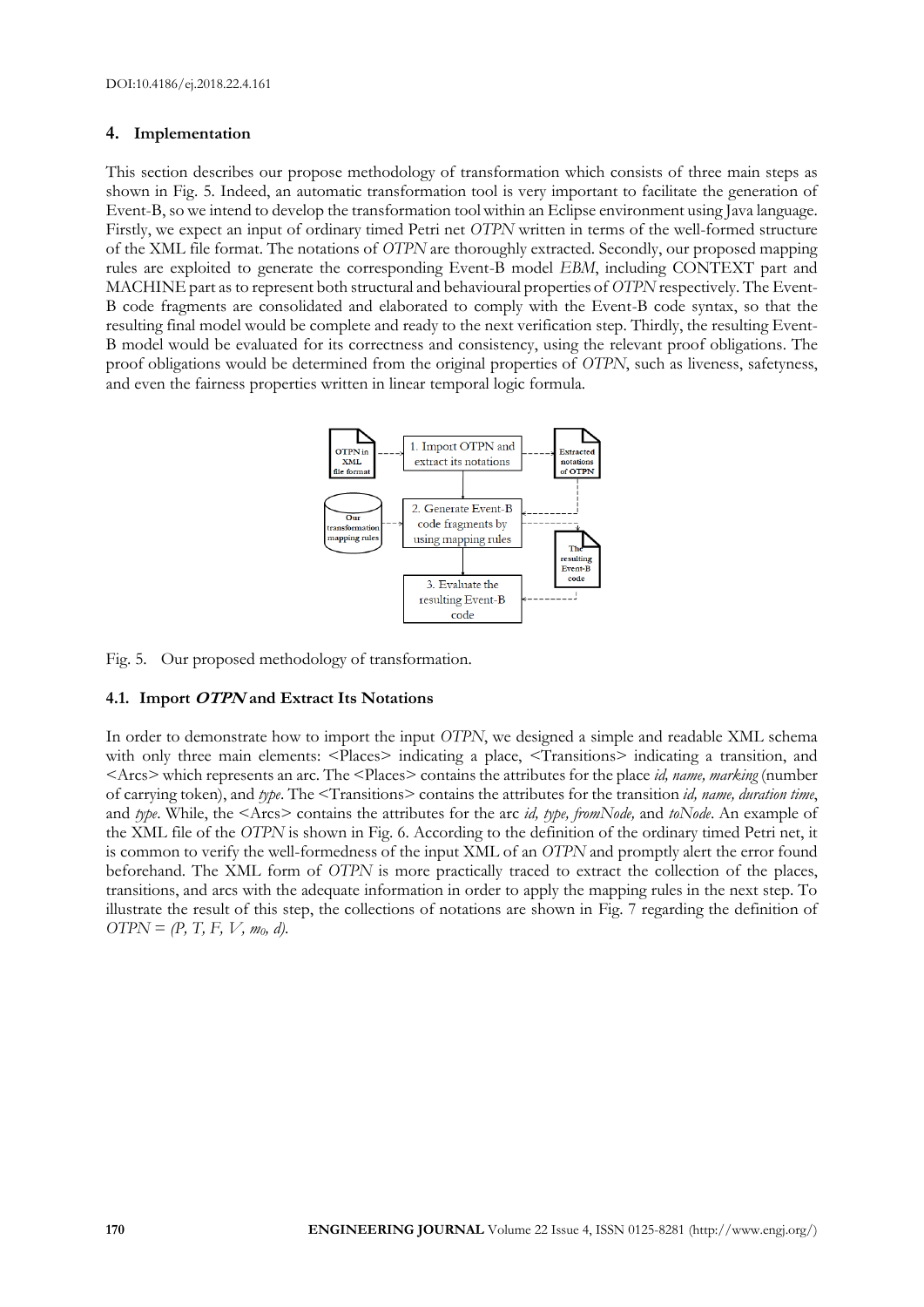```
P<br>TPNs:
     \langlePlaces>
              dcus>><br><place id="PL_1" name= "p1" initialMarking="1" type="node"/><br><place id="PL_2" name= "p2" initialMarking="0" type="node"/><br><place id="PL_3" name= "p3" initialMarking="0" type="node">
      \langle/Places>
      unsition id="TR_1" name= "t1" durationTime="2" type="node"/><br><Transition id="TR_2" name= "t2" durationTime="4" type="node"/>
     </Transitions>
\langle \text{Arcs} \rangle><br>
<Arc id="in_1" type="inputPlace" fromNode="PL_1" toNode="TR_1"/><br>
<Arc id="in_2" type="inputPlace" fromNode="PL_2" toNode="TR_2"/><br>
<Arc id="out_1" type="outputPlace" fromNode="TR_1" toNode="PL_2"/><br>
<Arc id="out_2" typ
 \langleArcs>
OTPNs>
```
Fig. 6. An example of the XML file of the *OTPN*.

| <b>Element Type</b>                                                        | Ordinary timed Petri net<br>$OTPN = (P, T, F, V, m_0, d)$ |  |  |
|----------------------------------------------------------------------------|-----------------------------------------------------------|--|--|
| <places></places>                                                          | $ P = \{p1, p2, p3\}$                                     |  |  |
| <place id="PL 1" initialmarking="1" name="p1" type="node"></place>         | $m_0 = (1, 0, 0)$                                         |  |  |
| <place id="PL 2" initialmarking="0" name="p2" type="node"></place>         |                                                           |  |  |
| <place id="PL 3" initialmarking="0" name="p3" type="node"></place>         |                                                           |  |  |
|                                                                            |                                                           |  |  |
| <transitions></transitions>                                                | $T = {t1, t2}$                                            |  |  |
| <transition durationtime="2" id="TR 1" name="t1" type="node"></transition> | $ D = \{(t1,2), (t2,4)\}\$                                |  |  |
| <transition durationtime="4" id="TR 2" name="t2" type="node"></transition> |                                                           |  |  |
|                                                                            |                                                           |  |  |
| <arcs></arcs>                                                              | $F = \{(p1, t1), (p2, t2),$                               |  |  |
| <arc fromnode="PL 1" id="in 1" tonode="TR 1" type="inputPlace"></arc>      | (t1,p2), (t2,p3)                                          |  |  |
| <arc fromnode="PL 2" id="in 2" tonode="TR 2" type="inputPlace"></arc>      | $V = \{(p1,t1) \rightarrow 1, (p2,t2) \rightarrow 1,$     |  |  |
| <arc fromnode="TR 1" id="out 1" tonode="PL 2" type="outputPlace"></arc>    | $(t1, p2) \rightarrow 1, (t2, p3) \rightarrow 1$          |  |  |
| <arc fromnode="TR 2" id="out 2" tonode="PL 3" type="outputPlace"></arc>    |                                                           |  |  |
|                                                                            |                                                           |  |  |

Fig. 7. An example of the resulting collections of notations found in the *OTPN*.

## **4.2. Generate Event-B Code Fragments by Using Mapping Rules**

According to a sample of an ordinary timed Petri net *OTPN* in Fig. 2, the collections of five places and five transitions with defined duration times or delay times, and one initial marking are extracted. In this step, our mapping rules are exploited to generate the corresponding Event-B model written in CONTEXT and MACHINE parts. As we mentioned earlier, the CONTEXT part describes the structure of the *OTPN* and the MACHINE part describes the behaviours of the *OTPN*. We apply mapping rules # 1 - #4 to generate the model sets, model constants, and model axioms of the CONTEXT from the places, transitions, arcs, and duration time of *OTPN*, as shown in Fig. 8.

| #                | Event-B code                                                                                                   |  |  |  |  |  |  |
|------------------|----------------------------------------------------------------------------------------------------------------|--|--|--|--|--|--|
| $\mathbf{1}$     | context c TransformationOTPN2EBM                                                                               |  |  |  |  |  |  |
|                  | 2 sets PLACE TRANSITION STATUS                                                                                 |  |  |  |  |  |  |
| 3                | constants p1 p2 p3 p4 p5 t1 t2 t3 t4 t5 hold enabled                                                           |  |  |  |  |  |  |
|                  | firing delay weight pre post                                                                                   |  |  |  |  |  |  |
| $\overline{4}$   | axioms                                                                                                         |  |  |  |  |  |  |
| 5                | axm1 partition(PLACE,{p1},{p2},{p3},{p4},{p5})                                                                 |  |  |  |  |  |  |
| 6                | axm2 partition(TRANSITION, {t1}, {t2}, {t3}, {t4}, {t5})                                                       |  |  |  |  |  |  |
| $\boldsymbol{7}$ | axm3 partition(STATUS,{hold},{enabled},{firing})                                                               |  |  |  |  |  |  |
| 8                | $amx4$ PREPL $\in$ PLACE $\leftrightarrow$ TRANSITION                                                          |  |  |  |  |  |  |
| 9                | axm5 PREPL = ${p1 \rightarrow t1, p2 \rightarrow t2, p3 \rightarrow t3, p4 \rightarrow t4, p5 \rightarrow t5}$ |  |  |  |  |  |  |
| $10\,$           | $axm6$ POSTPL $\in$ TRANSITION $\Leftrightarrow$ PLACE                                                         |  |  |  |  |  |  |
| $11\,$           | axm7 POSTPL = $\{t1 \mapsto p2, t2 \mapsto p3, t2 \mapsto p4, t3 \mapsto p5, t4 \mapsto p5, t5 \mapsto p1\}$   |  |  |  |  |  |  |
| 12               | $axm8$ weight $\in \mathbb{N}$                                                                                 |  |  |  |  |  |  |
| 13               | $axm9$ weight = 1                                                                                              |  |  |  |  |  |  |
| $14\,$           | $axm10$ delay $\in$ TRANSITION $\rightarrow$ N                                                                 |  |  |  |  |  |  |
| 15               | $axm11$ delay = $\{t1\mapsto 2, t2\mapsto 4, t3\mapsto 2, t4\mapsto 1, t5\mapsto 5\}$                          |  |  |  |  |  |  |
|                  | $16$ End                                                                                                       |  |  |  |  |  |  |

Fig. 8. An example of the generated CONTEXT part of Event-B model.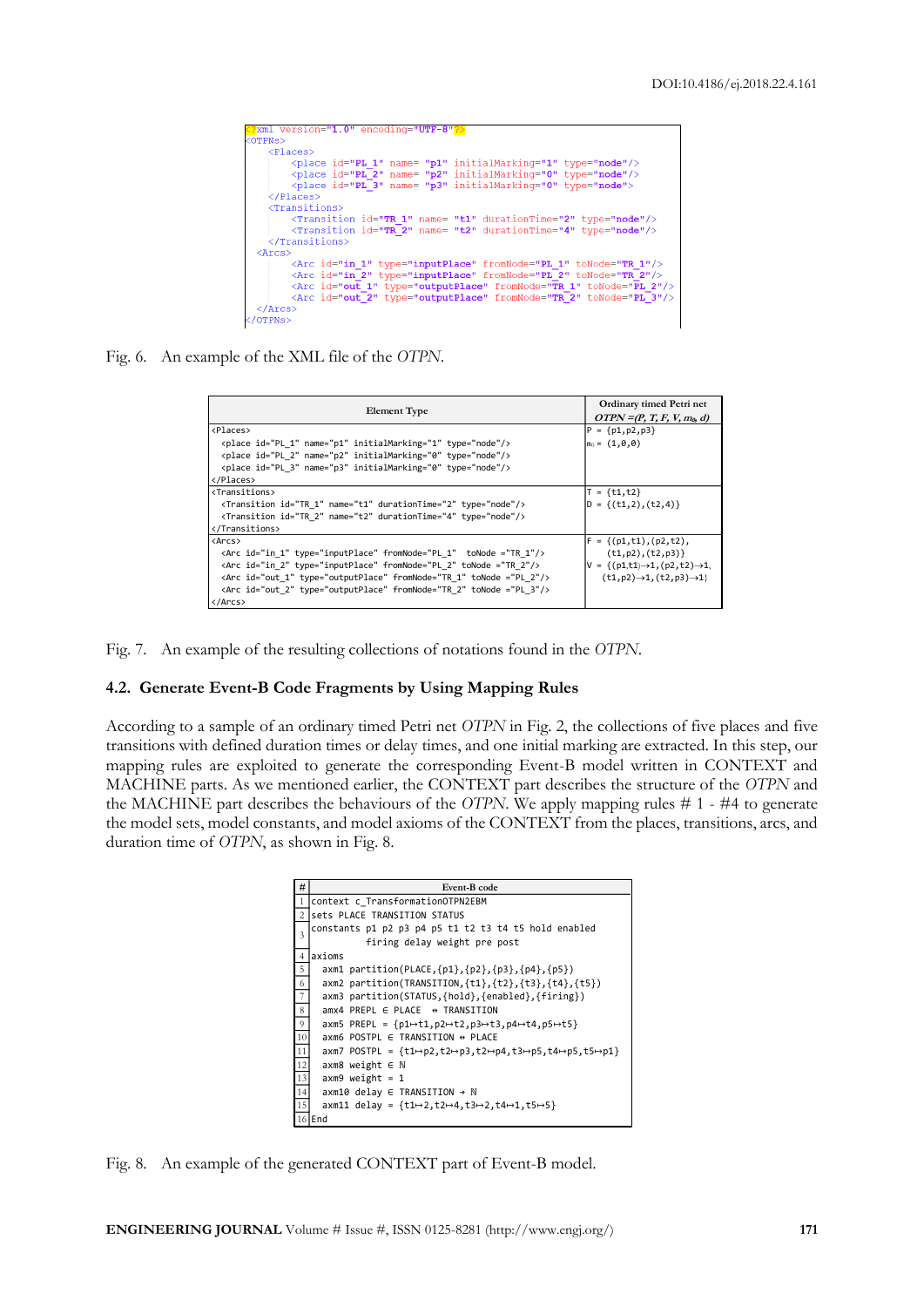Afterward, the rest of the mapping rules #5 - #7 are used to generate the variables, INITIALISATION event, and several rigid events of "Enabled", "Counting", "Fire", "resetIndividualTransition", "resetConcurrentTransition", "removeToken", and "e\_DynamicTransition" for MACHINE part from the semantic of the *OTPN*, as shown in Fig. 9.

| #               | Event-B code                                                                                                                     | #        | Event-B code                                                                 |
|-----------------|----------------------------------------------------------------------------------------------------------------------------------|----------|------------------------------------------------------------------------------|
|                 | 1 machine m_TransformationTPN2EB sees c_TransformationTPN2EB                                                                     |          | 45 event resetIndividualTransition                                           |
|                 | 2 variables s_PLACE s_TRANSITION s_MARKING STAT TIK postPlace<br>3 invariants                                                    | 46<br>47 | any t p<br>where                                                             |
| $\overline{4}$  | $inv1$ s PLACE $\subseteq$ PLACE                                                                                                 |          | $grd1$ (te dom(TIK)) $\land$ (STAT(t) = firing)                              |
| 5               | $inv2$ s_TRANSITION $\subseteq$ TRANSITION                                                                                       | 48       | $\land$ (postPlace = $\emptyset$ ) $\land$ (POSTPL[{t}] $\subseteq$ s_PLACE) |
| 6               | $inv3$ s_MARKING $\in$ s_PLACE $\rightarrow \mathbb{Z}$                                                                          | 49       | grd2 ( $p \in s$ PLACE) $\land$ ( $p \in PREPL[{t}$ ))                       |
| $7\overline{ }$ | $inv4$ STAT $\in$ TRANSITION $\rightarrow$ STATUS                                                                                | 50       | then                                                                         |
| 8               | $inv5$ TIK $\in$ s_TRANSITION $\rightarrow$ N                                                                                    | 51       | $act1$ STAT $(t) := hold$                                                    |
| $\overline{9}$  | $inv6$ postPlace $\subseteq$ s PLACE                                                                                             | 52       | $act2$ TIK(t) = 0                                                            |
|                 | 10 events                                                                                                                        | 53       | end                                                                          |
| 11              | event INITIALISATION                                                                                                             | 54       | event resetConcurrentTransition                                              |
| 12              | then                                                                                                                             | 55       | any t p                                                                      |
| 13              | $act1$ s_PLACE $:=$ PLACE                                                                                                        | 56       | where                                                                        |
| 14              | $act2$ s_TRANSITION $\coloneqq$ TRANSITION                                                                                       | 57       | $grd1$ (tes_TRANSITION) $\land$ (STAT(t) = enabled)                          |
| 15              | act3 s MARKING $:= \{p1 \mapsto 1, p2 \mapsto 0, p3 \mapsto 0$                                                                   |          | $\land$ (TIK(t) $\neq$ durationTime(t)) $\land$ (p $\in$ PREPL[{t}])         |
|                 | $p4 \mapsto \emptyset$ , p5 $\mapsto \emptyset$                                                                                  | 58       | grd2 ( $p \in s$ _PLACE) $\land$ ( $s$ _MARKING( $p$ ) = 0)                  |
| 16              | $act4$ STAT $:= \{t1 \mapsto hold, t2 \mapsto hold, t3 \mapsto hold$                                                             | 59       | then                                                                         |
|                 | $, t4 \mapsto \text{hold}, t5 \mapsto \text{hold}$                                                                               | 60       | $act1$ STAT $(t) := hold$                                                    |
| 17              | act5 TIK = {t1 $\mapsto$ 0, t2 $\mapsto$ 0, t3 $\mapsto$ 0, t4 $\mapsto$ 0, t5 $\mapsto$ 0}                                      | 61       | $act2$ TIK(t) $\coloneqq \emptyset$                                          |
| 18              | $act6 postPlace = \emptyset$                                                                                                     | 62       | end                                                                          |
| 19              | end                                                                                                                              |          | 63 event removeToken                                                         |
|                 | 20 event Enabled                                                                                                                 | 64       | any t pIn                                                                    |
| 21              | any p t                                                                                                                          | 65       | where                                                                        |
| 22              | where                                                                                                                            | 66       | grd1 (pIn $\in$ PREPL[{t}]) $\land$ (POSTPL[{t}] $\subseteq$ s PLACE)        |
| 23              | $\text{grd1}\ \exists \text{tt}\cdot(\text{tt} \in \text{s} \text{ TRANSITION} \land (\text{p} \in \text{PREPL}[\{\text{tt}\}])$ |          | $\land$ (postPlace = $\emptyset$ )                                           |
|                 | $\land$ (STAT(tt) = hold) $\land$ tt = t)                                                                                        | 67       | grd2 (pIn $\in$ s_PLACE) $\land$ (s_MARKING(pIn) > 0)                        |
| 24              | $\text{grd2 (p \in dom(s_MARKING))} \wedge (\text{s_MARKING}(p) \geq \text{WEIGHT})$                                             |          | $\Lambda($ STAT $(t)$ = firing)                                              |
|                 | $\wedge$ ( postPlace = $\emptyset$ )                                                                                             | 68       | then                                                                         |
| 25<br>26        | then                                                                                                                             | 69<br>70 | $act1$ s MARKING(pIn) = s MARKING(pIn) - WEIGHT<br>end                       |
| 27              | $act1$ STAT $(t) :=$ enabled<br>end                                                                                              |          | 71 event e_DynamicTransition                                                 |
|                 | 28 event Counting                                                                                                                | 72       | any t pIn pOut                                                               |
| 29              | any t                                                                                                                            | 73       | where                                                                        |
|                 | 30 where                                                                                                                         |          | $grd1$ (tes_TRANSITION) $\land$ (pOut $\in$ s_PLACE)                         |
| 31              | $grd1$ (t $\in$ s_TRANSITION) $\wedge$ (STAT(t) = enabled)                                                                       | 74       | $\land$ (STAT(t) = firing) $\land$ ( pOut $\in$ POSTPL[{t}])                 |
| 32              | $grd2$ (TIK(t) < durationTime(t))                                                                                                | 75       | grd2 (postPlace $\neq \emptyset$ ) $\land$ (pOut $\in$ postPlace)            |
| 33              | then                                                                                                                             | 76       | grd3 (pIn $\in$ s_PLACE) $\land$ (pIn $\in$ PREPL[{t}])                      |
| 34              | $act1$ TIK(t) $:=$ TIK(t) +1                                                                                                     |          | 77 then                                                                      |
| 35              | end                                                                                                                              | 78       | $act1$ s MARKING(pOut) = s MARKING(pOut) + WEIGHT                            |
|                 | 36 event Fire                                                                                                                    | 79       | $act2 postPlace := postPlace \ \{pOut\}$                                     |
| 37              | any t p                                                                                                                          | 80       | end                                                                          |
| 38              | where                                                                                                                            |          | 81 end                                                                       |
| 39              | $grd1$ (t $\epsilon$ s_TRANSITION) $\land$ (TIK(t) = durationTime(t))<br>$\wedge$ (STAT(t) = enabled)                            |          |                                                                              |
| 40              | grd2 ( $p \in s$ PLACE) $\land$ ( $p \in PREPL[{t}]\)$<br>$\land$ (POSTPL[{t}] $\subseteq$ s_PLACE)                              |          |                                                                              |
| 41              | then                                                                                                                             |          |                                                                              |
| 42              | $act1$ STAT(t) = firing                                                                                                          |          |                                                                              |
| 43              | $act2 postPlace = postPlace \cup POSTPL[{}t}]$                                                                                   |          |                                                                              |
| 44              | end                                                                                                                              |          |                                                                              |

Fig. 9. An example of the generated MACHINE part of Event-B model.

# **4.3. Evaluate the Resulting Event-B Code**

In this section, we demonstrate the evaluation of the resulting Event-B code in two steps. Firstly, the Event-B code would be verified for its correctness and consistency among every single statement of the source code by using the proof obligations. With the Rodin tool, this verification step would be commonly done. Secondly, we could selectively verify some essential safety properties of the system using an open source plug-in to the Rodin tool, called the ProB plug-in.

4.3.1. Verify the correctness and consistency of the Event-B code

Using the Rodin tool, the mathematical proof is automatically possible. The proof statistics of the resulting Event-B code are in Table 1. All the proof obligations (POs) for the eight events and six invariants generated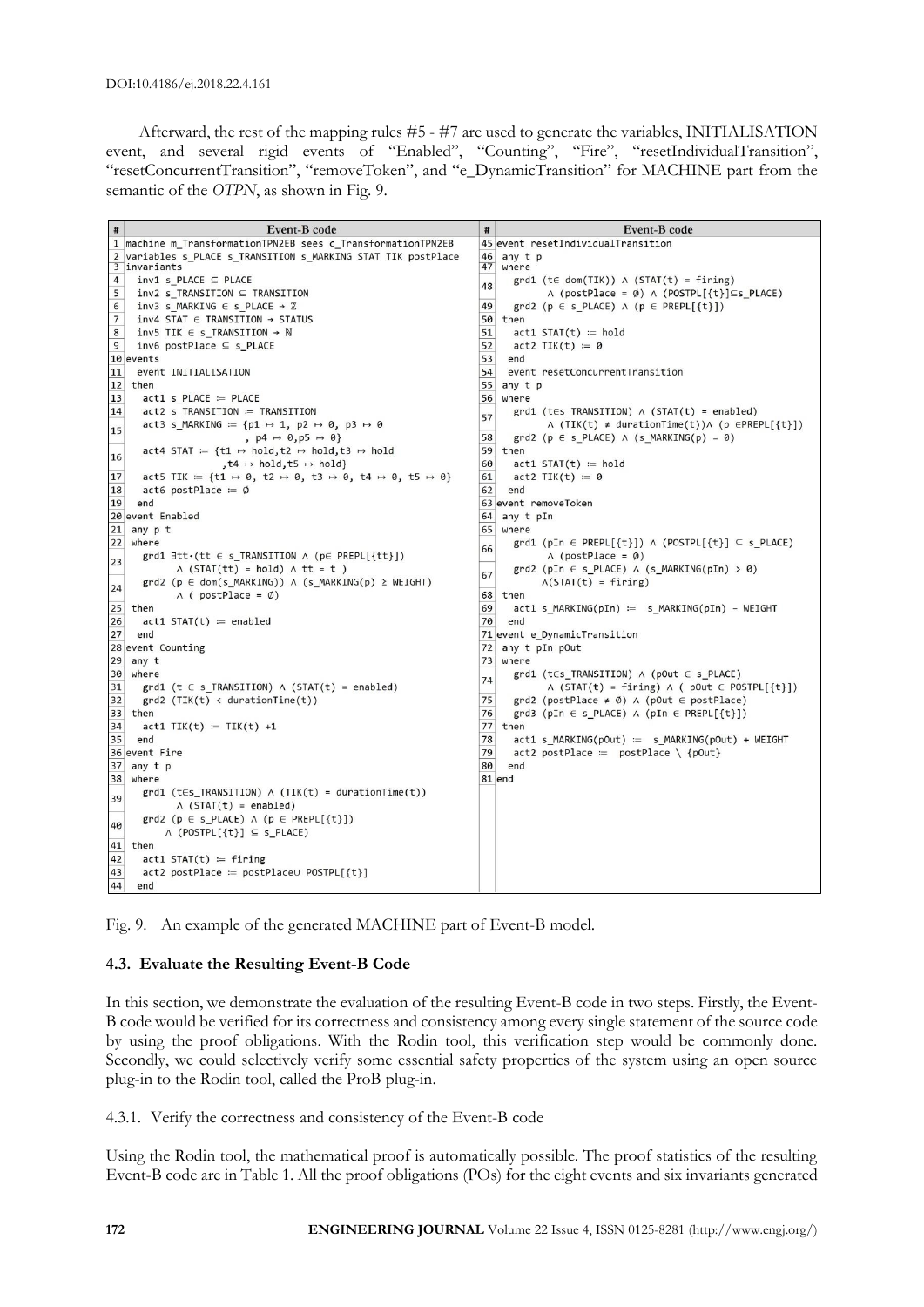earlier are successfully proved by the Rodin prover and the proof statistics are listed. The total results of the resulting Event-B code is 41 POs, within which 41 POs (100%) are proved automatically by the Rodin prover and if there is no interactively discharge that is not proven automatically, a user interface allows interactive proof steps.

| Element<br>Type | <b>Element Name</b>       | Number of<br>proof<br>obligations | Automatically<br>discharged | Interactively<br>discharged | Percentage<br>$\frac{0}{0}$ |
|-----------------|---------------------------|-----------------------------------|-----------------------------|-----------------------------|-----------------------------|
|                 | Enabled                   | 3                                 | 3                           |                             | 100                         |
|                 | Counting                  |                                   |                             |                             | 100                         |
|                 | Fire                      |                                   | 3                           |                             | 100                         |
| Event           | <b>INITIALISATION</b>     | ć                                 | 3                           |                             | 100                         |
|                 | resetIndividualTransition | 3                                 | 3                           |                             | 100                         |
|                 | resetConcurrentTransition |                                   |                             |                             | 100                         |
|                 | removeToken               | 3                                 | 3                           |                             | 100                         |
|                 | e_DynamicTransition       |                                   | 4                           |                             | 100                         |
|                 | inv1                      |                                   |                             | ∩                           | 100                         |
| Invariant       | inv2                      |                                   |                             |                             | 100                         |
|                 | inv3                      |                                   | 3                           |                             | 100                         |
|                 | inv4                      |                                   |                             |                             | 100                         |
|                 | inv5                      |                                   |                             |                             | 100                         |
|                 | inv6                      |                                   | 2                           |                             | 100                         |
|                 | Total                     | 41                                | 41                          | 0                           | 100%                        |

Table 1. Proof statistics of our generated Event-B code.

#### 4.3.2. Verify the essential safety properties of Event-B model

The safety property ensures that bad or unwanted things ever happen. The essential safety properties are the invariants of the system. In short, we would ensure that all invariants defined should always hold. In Fig. 10, the result of the Rodin tool shows that no violation of the invariants of the system written in Event-B code appears.



Fig. 10. The violation of the system invariants is not found.

Moreover, temporal logic formula (LTL) has found an important application in formal verification, where it is used to verify propositions qualified in terms of time of hardware or software systems. Consequently, we show additional safety properties written in linear temporal logic LTL formula regarding the safety of the local clocks of each transition, "The local clocks of the transitions never count beyond their assigned duration times". The LTL clause is shown as follows.

> F {TIK(t<sub>1</sub>) <= durationTime(t<sub>1</sub>) & TIK(t<sub>2</sub>) <= durationTime(t<sub>2</sub>) & TIK(t<sub>3</sub>) <= durationTime(t<sub>3</sub>) & TIK(t<sub>4</sub>) <= durationTime(t<sub>4</sub>) & TIK( $t_5$ ) <= durationTime( $t_5$ ) }.

The *F* is the temporal operator called "Finally". While *TIK(t)* is the counting of local clock of transition *t* and *durationTime(t)* is the duration time assigned to transition *t*.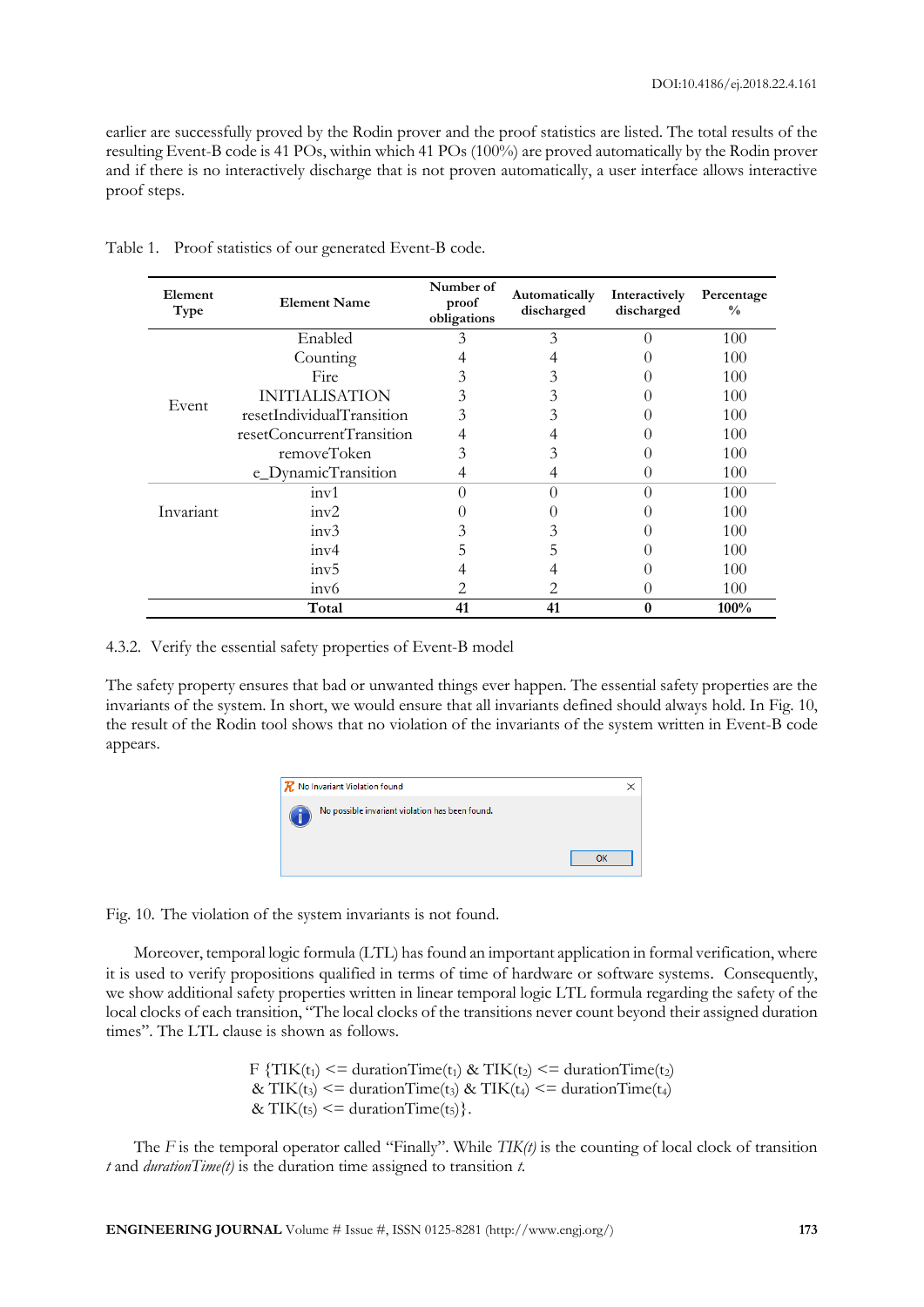# **5. Related Work**

There have also been researchers that combined Event-B with other formal methods for the specification of systems, primarily with the Petri net. The work [2] proposes the embedding techniques for embedding of Petri nets formalisms into the B abstract. . They outline the embedding, which enables one to conjointly use Petri nets and Event-B in the same system development. The essential difference between our approach and this work is that we translate ordinary timed Petri net to the Event-B model, so that each behavior is tied to a separate event. This is more natural and usable for real-time systems. They use the Atelier B version of the Event-B syntax, which is much closer to the classical B-language. However, the Atelier B prover is usually more difficult to use in our approach. In [3] we propose a method of mapping PNs to B-language that is useful for the incorporation of Petri net designs in a software application developed by the B-Method. However, the B-Method was designed for the development of sequential systems, so it is limited when used to check concurrent systems. But, while there is considered to be a strong relation between the computational concepts of Petri nets and Event-B; it will also be worthwhile to explore the possibilities of incorporation of transformed PN into Event-B models. The work [7] proposes a formal model of timed migrating and communicating process as provided by the TiMo calculus. They translate the specifications of TiMo to Event-B, which transfers additional timing property to Event-B. They analyze the software systems by using the Rodin tool for the theorem proving and model checking techniques. However, they are not aware of Event-B timing constraints; they implement local clock and relative time suites instead of global clock and absolute time. The case study i[n \[22\]](#page-14-8) is similar. Transformation is used in a railway safety-related. The authors translate a Colored Petri net CPN specification to the Event-B language by using the Altelier syntax. The B specification uses a special machine that implements multi-sets and the purpose of this transformation is a further development of the specified system.

# **6. Conclusion**

This paper proposes an alternative to just automatically generating the Event-B model *EBM* from a given ordinary timed Petri net *OTPN*. Typically, it is common to abstract a real-time system using *OTPN* net, and the net simulation is the only the practical way to evaluate, and verify its critical properties. While the simulation technique is tedious and time consuming to conduct for the verification of a real-time system, the theorem proving and model checking are considered. We believe that since the Event-B model and its model prover tools have recently become popular for critical system development, new ideas are required. We propose a set of mapping rules of automatic transforming a commonly used *OTPN* net into Event-B model, without a mathematical background for writing an Event-B specification. The time dependent mechanism has been exploited for the Event-B model using the counting of local clocks for every single transition found in *OTPN*. The structural and behavioral parts of the *OTPN* have been transformed into the CONTEXT part and MACHINE part of Event-B codes respectively. The resulting Event-B code is syntactically well-formed. Moreover, the proof of its correctness, consistency and essential safety properties are demonstrated by using the Rodin tool with the additional plug-in called ProB. As future work, we plan to cover in our Event-B model some of the ordinary timed Petri net as the additional priority of a transition fired as define in [11]. This extension became necessary in order to support the specification of priority-based schedules as used in real-time systems. This can be integrated into our algorithm of mapping rules as an extra refinement.

# **References**

- [1] M. H. Monika Heiner, "Modeling safety-critical systems with Z and Petri nets," in *SAFECOMP*, Berlin, Heidelberg, 1999, pp. 361-374.
- [2] J. C. Attiogbé, "Semantic Embedding of Petri Nets into Event-B," in *International IM\_FMT*, Dusseldorf, 2009.
- [3] S. Korecko, "Petri Nets to B-language transformation in software development," *Acta Polytechnica Hungarica*, vol. 11, no. 6, 2014.
- [4] B. M. K. Mohamed Garoui, "The EventB2PN Tool: From Event-B specification to Petri Nets through model transformation," in *015 IEEE/ACIS 16th International Conference on Software Engineering, Artificial Intelligence, Networking and Parallel/Distributed Computing (SNPD)*, Takamatsu, 2015.